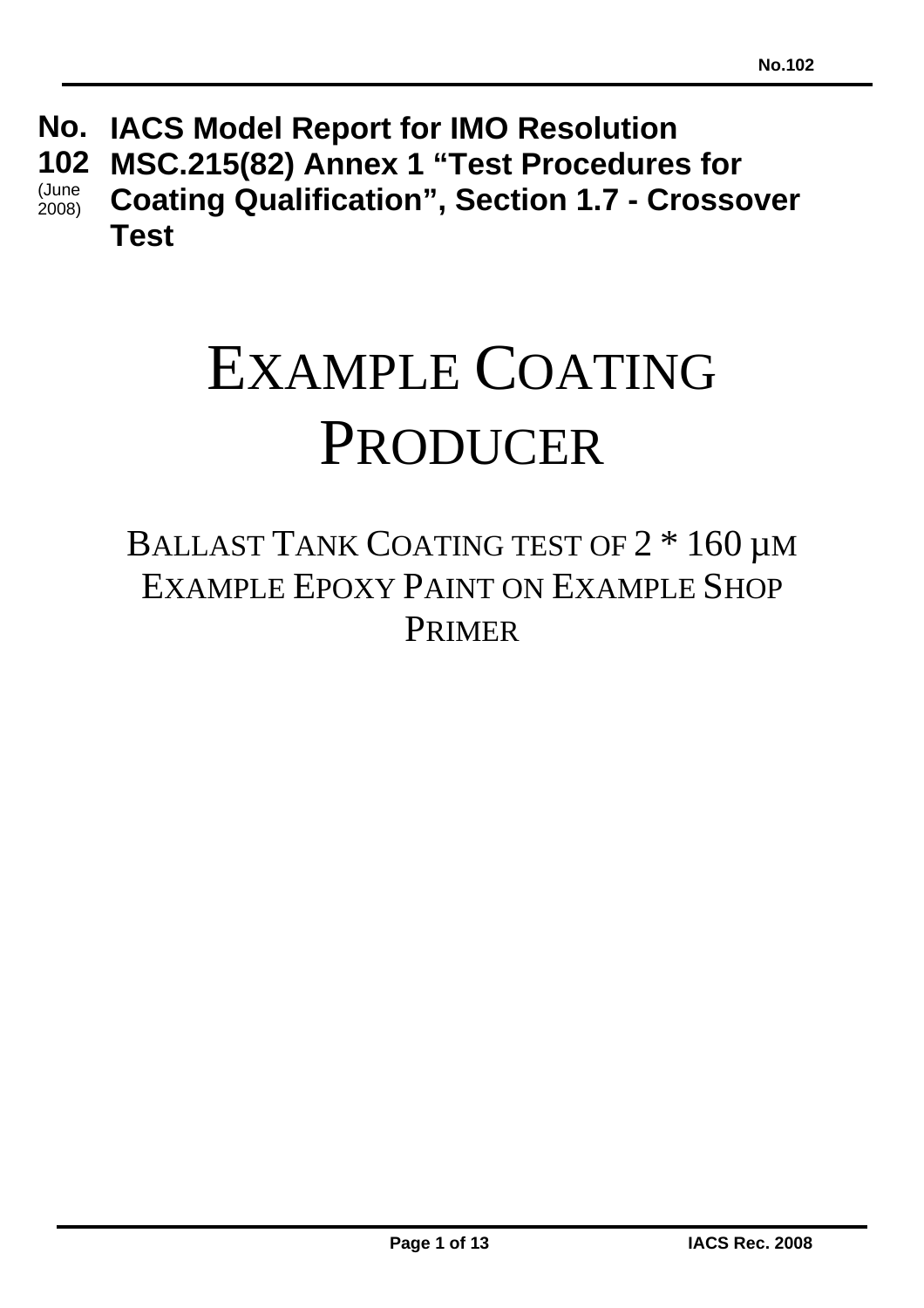#### **Table of contents**

| 1  |       |  |
|----|-------|--|
| 2  |       |  |
| 3  |       |  |
|    | 3.1   |  |
|    | 3.2   |  |
|    | 3.3   |  |
|    | 3.3.1 |  |
|    | 3.3.2 |  |
|    | 3.4   |  |
|    | 3.5   |  |
| 4  |       |  |
| 5  |       |  |
| 6  |       |  |
| 7  |       |  |
| 8  |       |  |
| 9  |       |  |
| 10 |       |  |
| 11 |       |  |
| 12 |       |  |

#### **1 SUMMARY**

The coating system,  $2 * 160 \mu m$  Example Epoxy Paint from Example Coating Producer, applied to Example zinc silicate shop primed panels has been tested in accordance with the IMO Performance Standard for protective Coatings /1/, section 1.7 of appendix 1 to annex 1 without wave movement (crossover test). The coating was applied after 2 months weathering of the shop primer.

The results from the testing show that the Example Epoxy Paint from Example Coating Producer has passed all the requirements given in the Performance Standard for Protective Coatings /1/.

#### **2 SCOPE OF WORK**

The following work and tests have been performed:

- Identification of the coating system
- Film thickness measurements and pin hole detection on panels before testing
- 180 days testing in wave tank conditions, but without wave movement
- Evaluation of results after testing, including blister detection, disbonding from artificial holiday and adhesion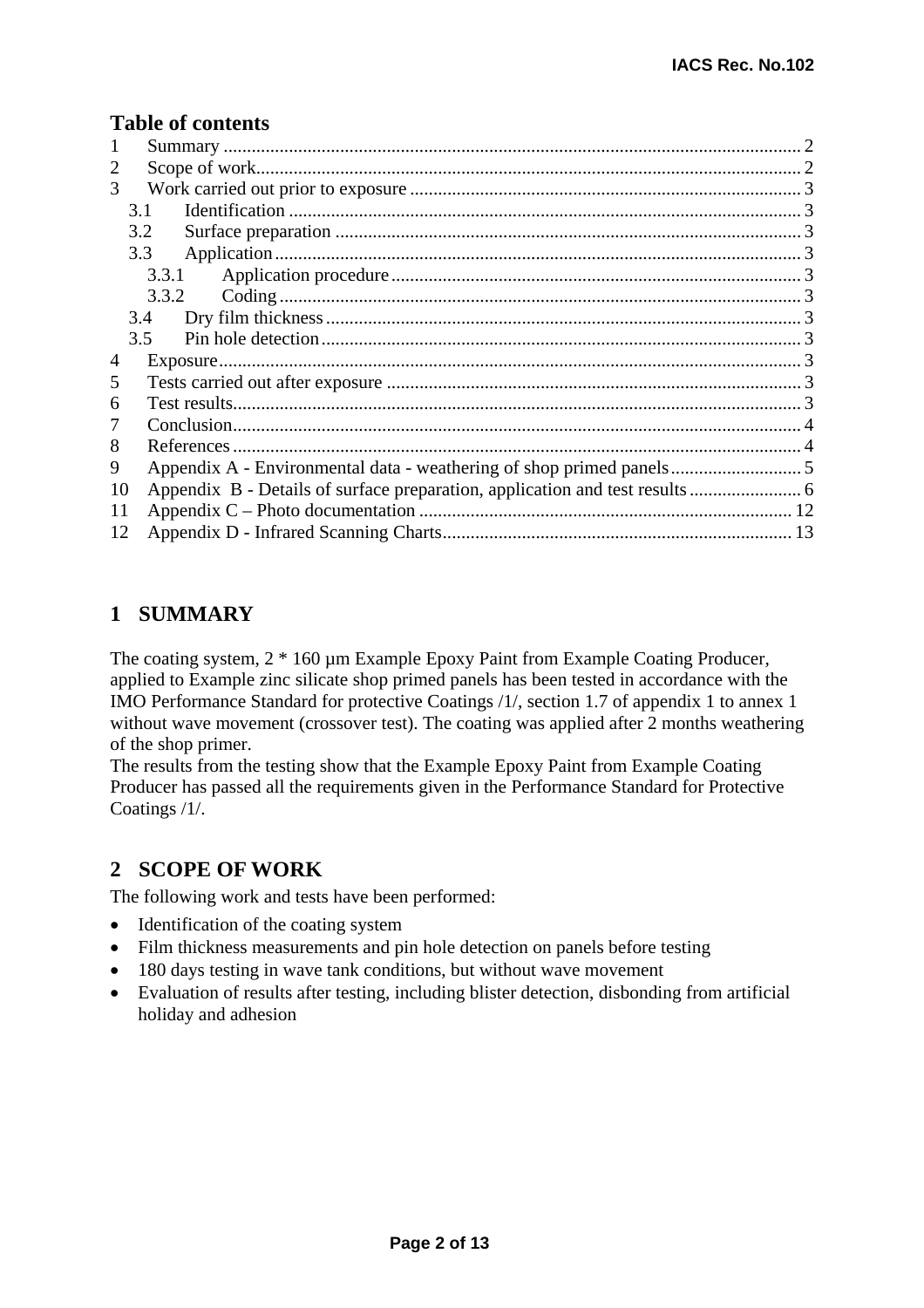## **3 WORK CARRIED OUT PRIOR TO EXPOSURE**

#### **3.1 Identification**

The coating system was identified by infrared scanning (by means of a ….(name and model of the instrument)),and by determination of specific gravity (according to ISO 2811 -1) by means of an Pyknometer (name and model of the instrument).

#### **3.2 Surface preparation**

Surface preparation was carried out according to the data given in Table B-1 Appendix B.

#### **3.3 Application**

#### **3.3.1 Application procedure**

Example zinc silicate shop primer was applied to the blast cleaned panels according to the data given in Table 2. The shop primed panel were then exposed out-door for 2 months. The environmental data for the exposure period is given in Appendix A.

Two coats (specified dry film thickness 160 μm per coat) of Example Epoxy Paint were applied to the weathered and cleaned zinc silicate shop primed panel. The application data are given in Table B-2 Appendix B.

#### **3.3.2 Coding**

The panel were coded as shown in Figure B-1 in Appendix B.

#### **3.4 Dry film thickness**

The dry film thickness measurements were carried out by means of a (name and model of the instrument) dry film thickness unit before testing. Templates, as given in Figure B-2 in Appendix B, were used for the measurements. The results from the measurements are given in Table B-3 in Appendix B.

#### **3.5 Pin hole detection**

Pin hole detection was performed on the coated test panel before testing. The detection was carried out by means of a (name and model of the instrument) Pinhole detector at 90 volts.

#### **4 EXPOSURE**

The testing was carried out according to the IMO Performance Standard for Protective Coatings /1/. The exposure was started 02.11.07 and terminated 14.06.08.

#### **5 TESTS CARRIED OUT AFTER EXPOSURE**

Evaluation of blisters and rust, adhesion, undercutting from scribe and flexibility was carried out according to specifications and standards referred to in the IMO Performance Standard /1/.

#### **6 TEST RESULTS**

The results of the product identification are given in Table 1.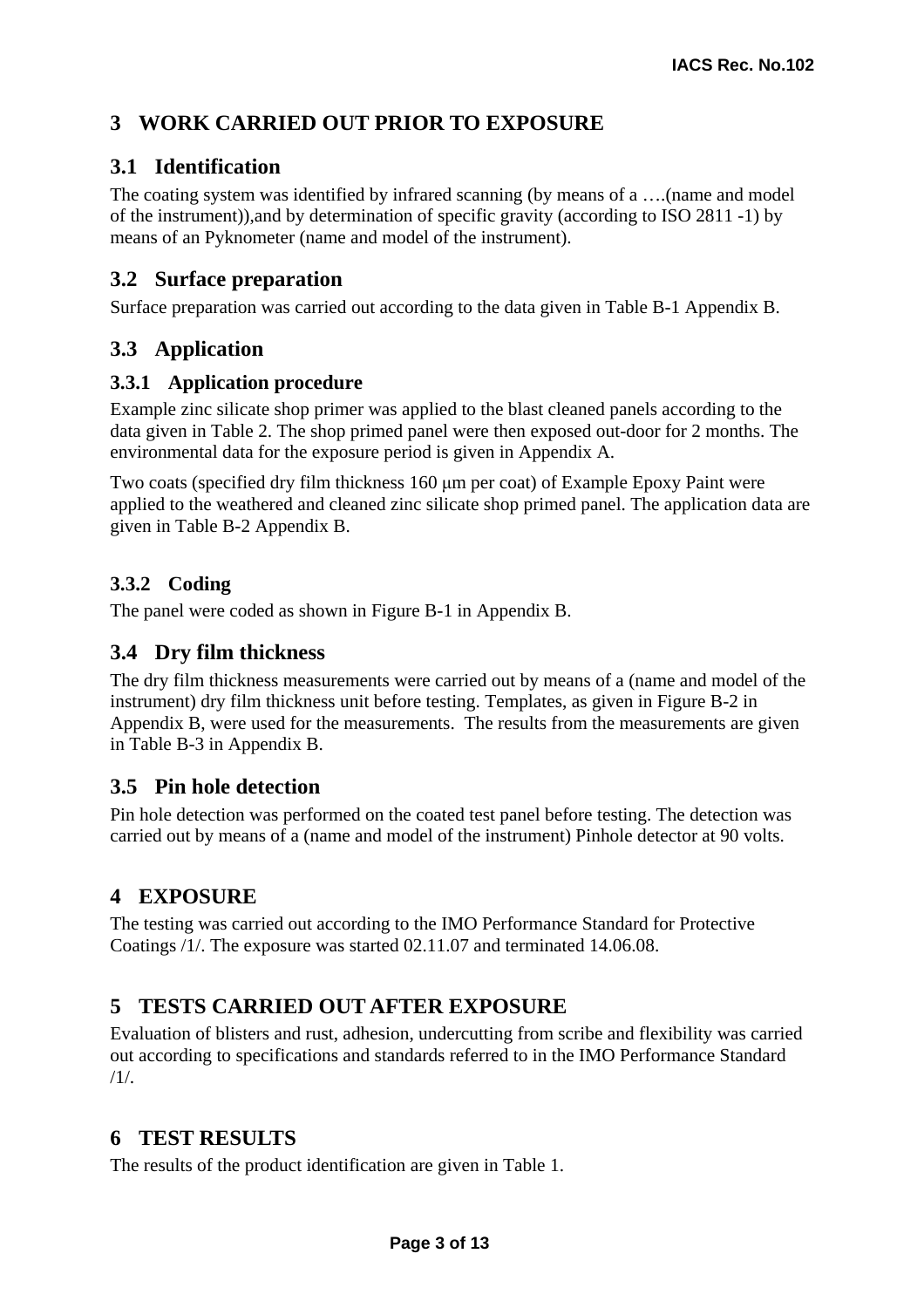The results of the examination of the coated test panels are schematically given in Table 2 and more detailed in Appendix B. Pictures of the panels after exposure are enclosed as Appendix C.

| <b>Product</b>                 | Batch no. | <b>IR</b> identification<br>(main components) | <b>Specific gravity</b><br>$(g/cm^3)$ |
|--------------------------------|-----------|-----------------------------------------------|---------------------------------------|
| Example, part A                | 123       | Ethyl silicate                                | 0.93                                  |
| Example, part B                | 234       | $NA*$                                         | 2.21                                  |
| Example Epoxy Paint Grey, base | 345       | Epoxy                                         | 1.48                                  |
| Example Epoxy Paint hardener   | 456       | Amide                                         | 0.96                                  |
| Example Epoxy Paint Buff, base | 567       | Epoxy                                         | 1.47                                  |

**Table 1 Results of analyses (Product identification)** 

\* Identified and spectres stored. No generic correlation to the spectres in the data base found.

| <b>Test parameter</b>                   | Acceptance<br>criteria | <b>Test results</b>          | Passed /<br>failed |
|-----------------------------------------|------------------------|------------------------------|--------------------|
| Pin holes (no)                          | No pinholes            | 0                            | Passed             |
| Blisters and rust <sup>1)</sup>         | No blisters or rust    | 0                            | Passed             |
| Adhesion values (MPa) <sup>2)</sup>     | $>3.5$ adhesive        | Average: 5.2                 | Passed             |
|                                         | failure                | Maximum: 6.1                 |                    |
|                                         | $>3.0$ cohesive        | Minimum: 4.2                 |                    |
|                                         | failure                | $70 - 80$ % cohesive failure |                    |
|                                         |                        | $20 - 30$ % adhesive failure |                    |
| Cathodic disbondment                    | < 8                    | 7.2                          | Passed             |
| $\text{(mm)}^{\,3)}$                    |                        |                              |                    |
| Current demand $(mA/m^2)^{\frac{3}{3}}$ | $\lt$ 5                | 3.3                          | Passed             |

**Table 2 Results of examination of the coated test samples** 

<sup>1)</sup> Details of blister and rust Table B-4 Appendix B.

<sup>2)</sup> Details of Pull-off adhesion test in Table B-5 Appendix B.

<sup>3)</sup> Details of Cathodic Protection in Table B-6 Appendix B.

#### **7 CONCLUSION**

The results from the testing show that Example Epoxy Paint from Example Coating Producer has passed all the requirements for the crossover test given in the Performance Standard for Protective Coatings /1/.

#### **8 REFERENCES**

/1/ MSC 215 (82) :2006 Performance Standard for Protective Coatings for dedicated sea water ballast tanks in all types of ships and double-side skin spaces of bulk carriers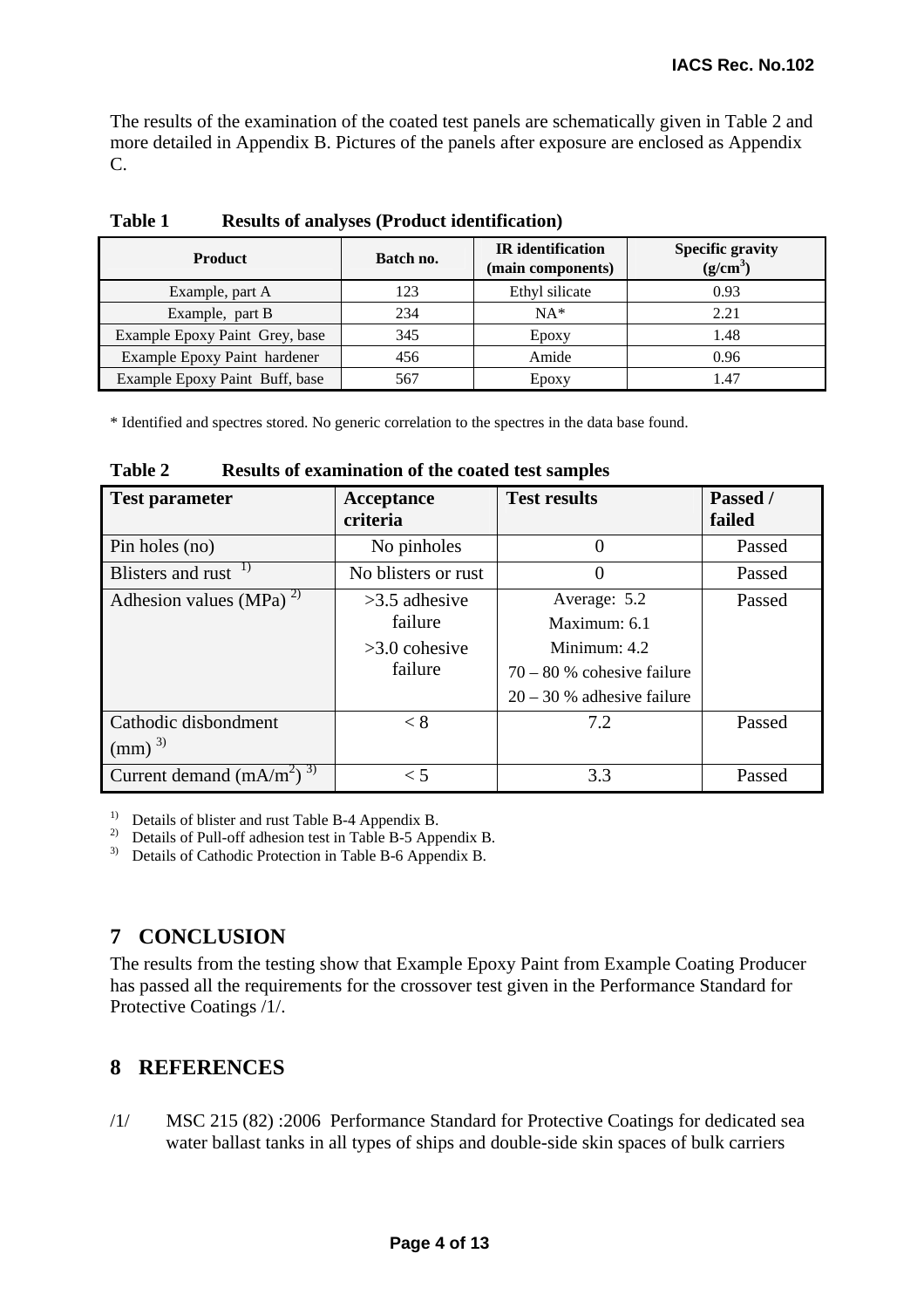#### **9 APPENDIX A - ENVIRONMENTAL DATA - WEATHERING OF SHOP PRIMED PANELS**

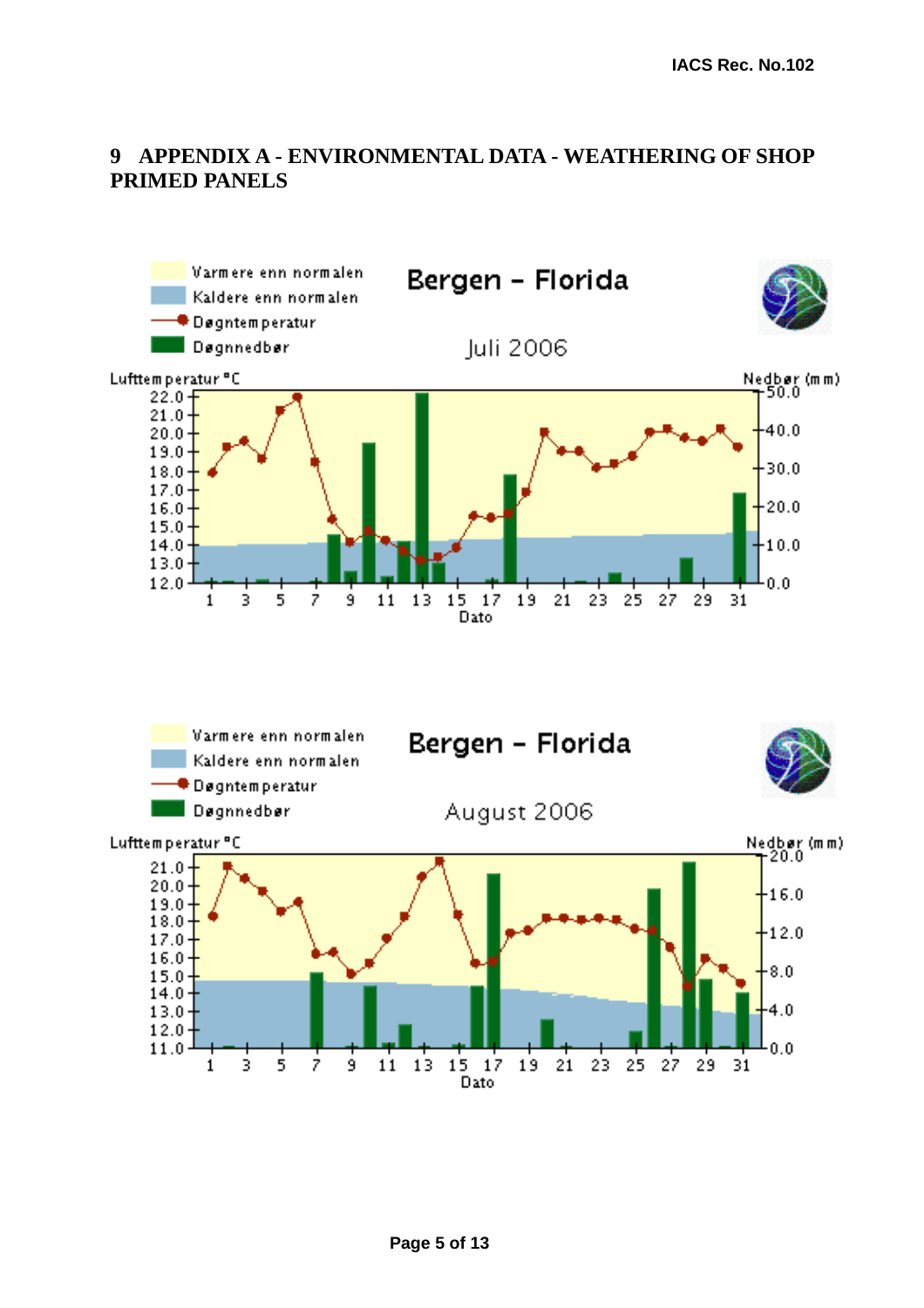#### **10 APPENDIX B - DETAILS OF SURFACE PREPARATION, APPLICATION AND TEST RESULTS**

#### **Table B-1 Surface preparation data.**

| <b>Surface preparation date</b>                      | November 2007                                                                                    |
|------------------------------------------------------|--------------------------------------------------------------------------------------------------|
|                                                      | The prepared panels were stored at ambient in-door<br>conditions until use                       |
| <b>Surface preparation method</b>                    | <b>Blast cleaning</b>                                                                            |
| <b>Blasting standard</b>                             | Sa $2\frac{1}{2}$                                                                                |
| <b>Abrasive used</b>                                 | AlSil $A3+$ steel shot                                                                           |
| Roughness $(\mu m)$                                  | $R_{\text{max}}$ 50 -75                                                                          |
| <b>Water soluble salts</b>                           | 32, 38 and 40 mg / $m^2$ Spot check performed on 3 out of<br>30 panels produced at the same time |
| Dust and abrasive inclusions                         | No dust or abrasive inclusions observed by visual<br>examination.                                |
| <b>Treatment of shopprimer</b><br>after weathering   | Low pressure washing                                                                             |
| Water soluble salts after<br>treatment of shopprimer | Spot check 28, 41 and 38 mg / $m^2$                                                              |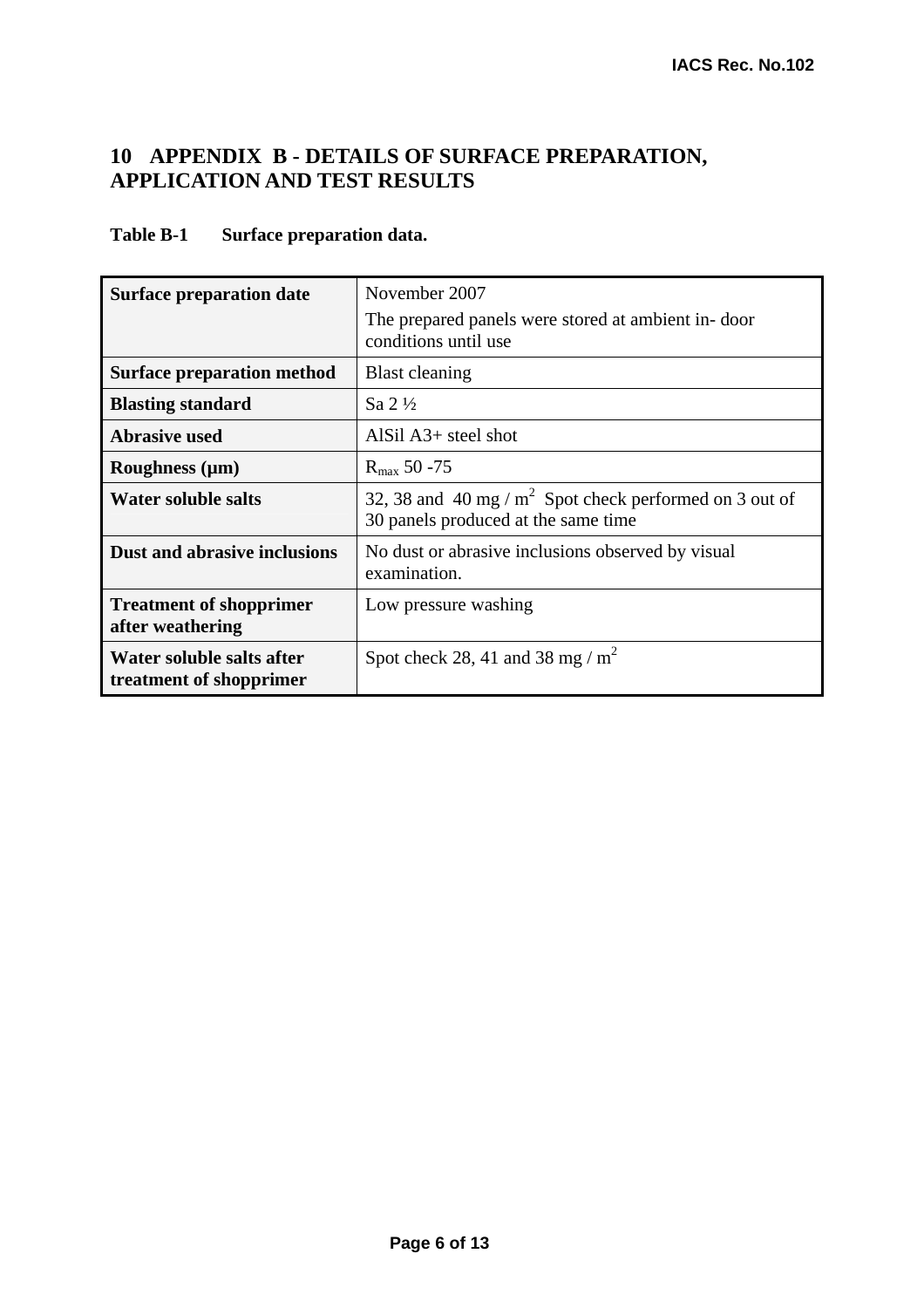| Coating data:              | Shop primer                     | $1st$ coat                    | $2nd$ coat                                |
|----------------------------|---------------------------------|-------------------------------|-------------------------------------------|
| Paint system:              | Example red                     | <b>Example Epoxy</b><br>Paint | <b>Example Epoxy Paint</b><br><b>Buff</b> |
|                            |                                 | Al Grey                       |                                           |
| Manufacturer:              | <b>Example Coating Producer</b> |                               |                                           |
| Date                       | 20.11.07                        | 22.01.08                      | 23.01.08                                  |
| Time                       | 10:00                           | 10:00                         | 10:00                                     |
| Batch No. curing agent     |                                 |                               |                                           |
| Batch No. base             |                                 |                               |                                           |
| Thinner name (if used)     |                                 |                               |                                           |
| Batch No. thinner(if used) |                                 |                               |                                           |
| Equipment used             | Graco King 68:1                 | Graco King 68:1               | Graco King 68:1                           |
| Air pressure (bar)         | 100                             | 170                           | 170                                       |
| Size nozzle (inches)       | 0.021                           | 0.021                         | 0.021                                     |
| Fan width $(°)$            | 60                              | 60                            | 60                                        |
| Mix. ratio (volume)        | $A: B = 3:1$                    | 3:1                           | 3:1                                       |
| Volume solid (volume)      | $30 \pm 2$                      | 80                            | 80                                        |
| Wet film thickness $(\mu)$ | 55-70                           | 275                           | 275                                       |
| Dry film thickness $(\mu)$ | $15 - 25$                       | See Table 3                   | See Table 4                               |
| Thinner $(\%)$             | $\boldsymbol{0}$                | $\overline{0}$                | $\overline{0}$                            |
| Air temperature (°C)       | 25                              | 25                            | 25                                        |
| Humidity (% RH)            | 78                              | 80                            | 82                                        |
| Steel temp. (°C)           | 25                              | 25                            | 25                                        |
| Dew point (°C)             | 20                              | 20                            | 20                                        |

#### **Table B-2 Application data.**

Present at application of shop primer: nn – MM Group (painter) and mm – laboratory. Present at application of test coating: kk - Example Coating Producer, nn – MM Group, and mm – laboratory.

**Comments:**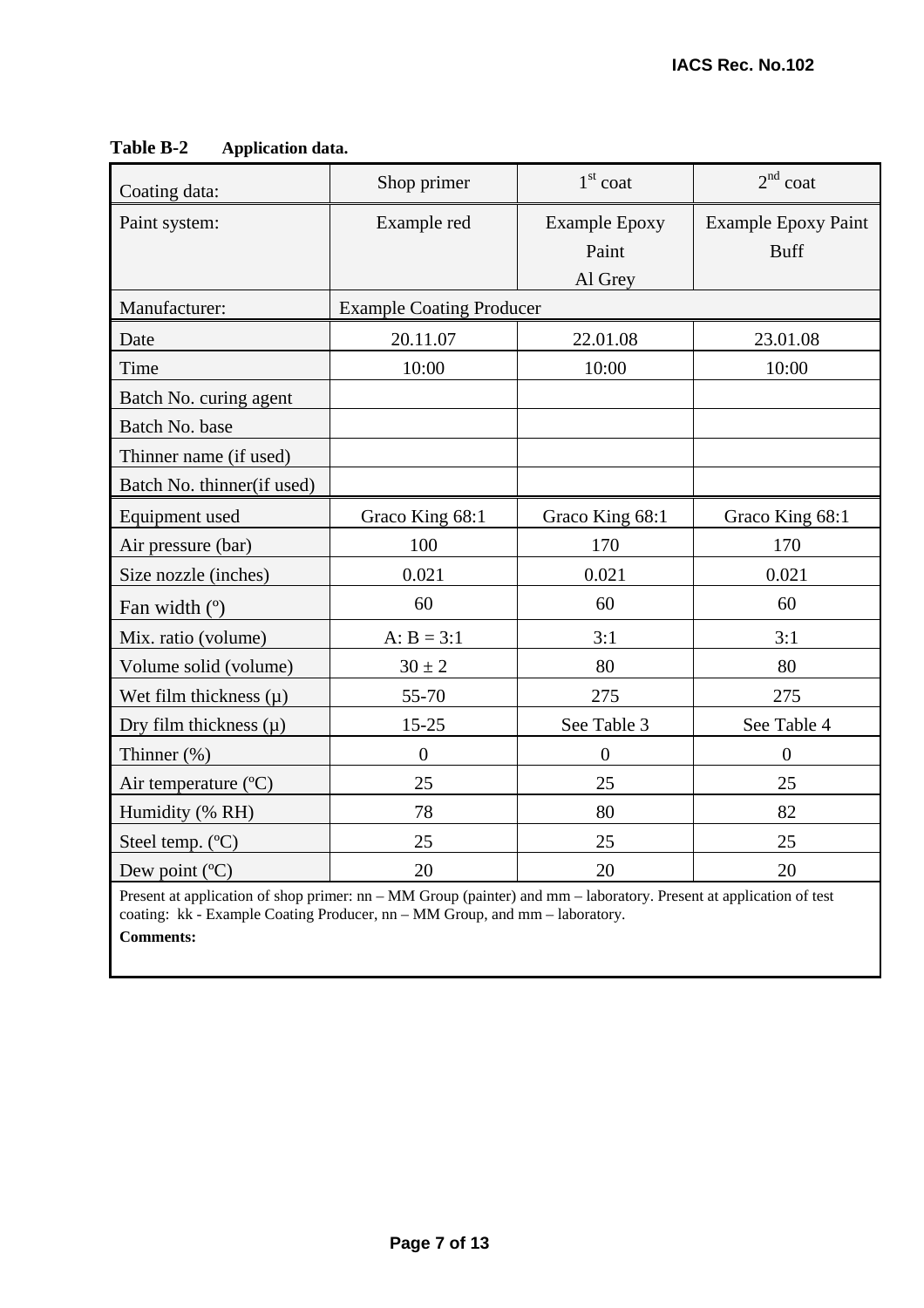

 **Figure B-1 Coding**.



**Figure B-2 Thickness measurement locations.**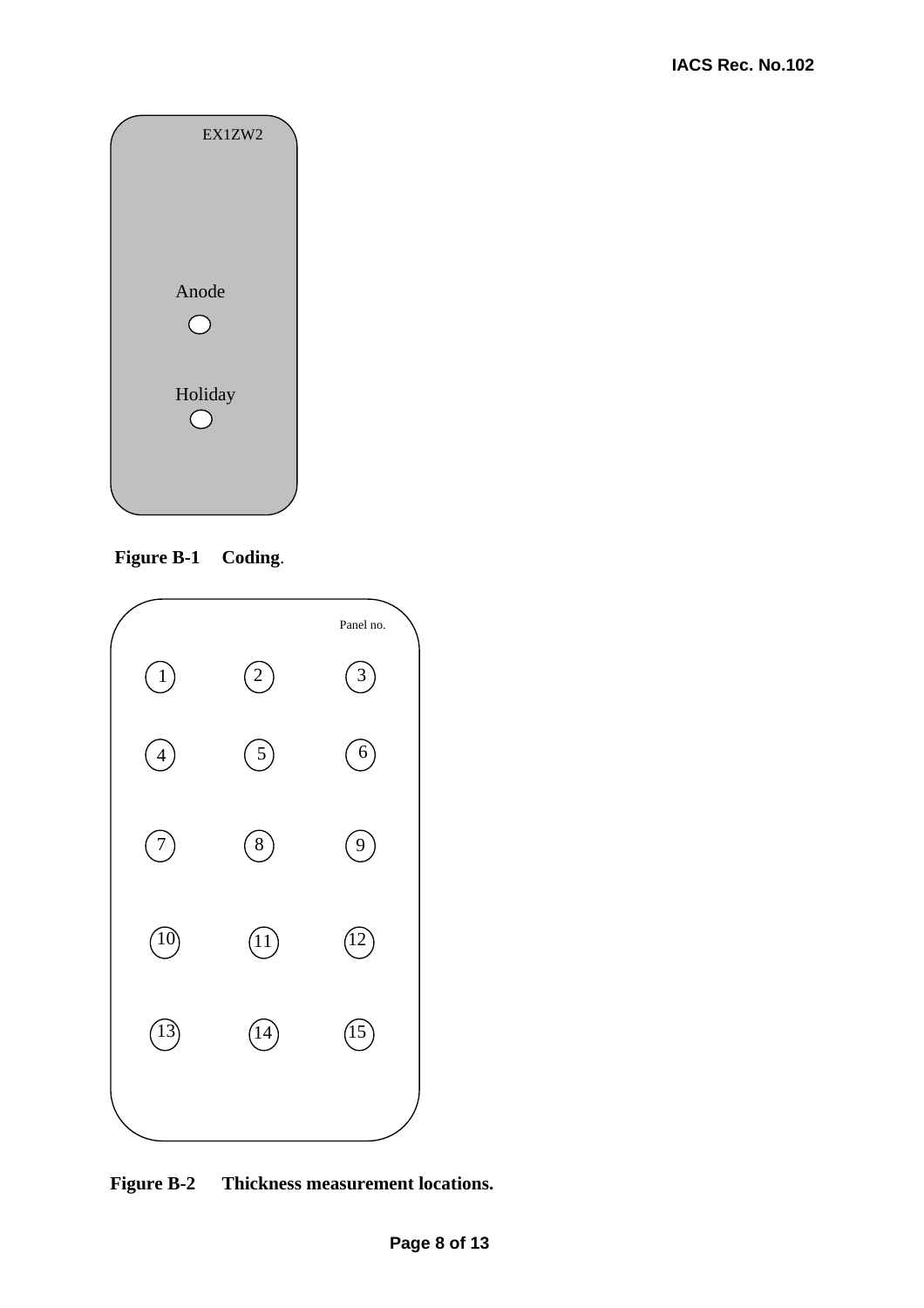**Table B-3 Total Dry Film Thickness – Example Epoxy Paint (20 µm subtracted for shop primed substrate).** 

|                | Panel no |
|----------------|----------|
| Measurement    | EX1ZW2   |
| 1              | 330      |
| $\overline{c}$ | 356      |
| 3              | 320      |
| $\overline{4}$ | 344      |
| 5              | 356      |
| 6              | 320      |
| 7              | 326      |
| 8              | 348      |
| 9              | 320      |
| 10             | 319      |
| 11             | 360      |
| 12             | 320      |
| 13             | 344      |
| 14             | 424      |
| 15             | 348      |
| Max            | 424      |
| Min            | 319      |
| Average        | 342      |
| StDev          | 27       |

**Table B-4 Development of blisters and rust after exposure.** 

| Code   | <b>Description</b>                   | <b>Blister</b><br>size | <b>Blister</b><br>density | <b>Rust</b> | <b>Other defects</b> |
|--------|--------------------------------------|------------------------|---------------------------|-------------|----------------------|
| EX1ZW2 | Bottom wave tank panel<br>with anode |                        |                           |             |                      |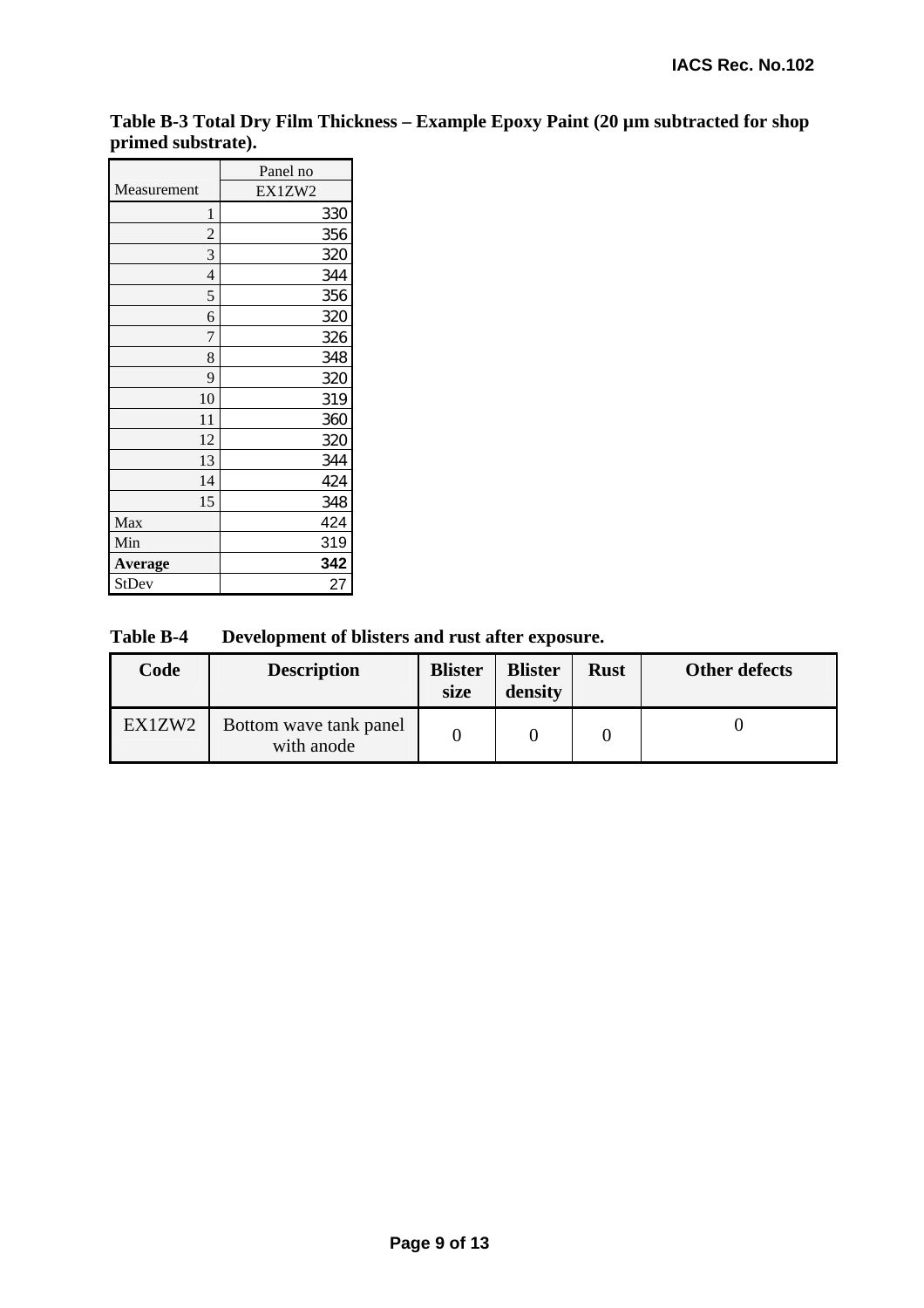| Panel no.                          | <b>Adhesion</b><br>strength (MPa) | <b>Fracture</b>                                    |
|------------------------------------|-----------------------------------|----------------------------------------------------|
| Bottom wave tank                   | 5.3                               | 30 % B, 20 % C, 20 % C/D, 30 % D                   |
| panel with anode<br>W <sub>2</sub> | 4.2                               | 30 % B, 20 % C, 30 % C/D, 20 % D                   |
|                                    | 6.1                               | 20 % B, 30 % C, 30 % C/D, 20 % D                   |
| Average                            | 5.2                               | $70 - 80$ % Cohesive failure, $20 - 30$ % Adhesive |
| Max                                | 6.1                               |                                                    |
| Min                                | 4.2                               |                                                    |

**Table B-5 Results of the Pull-off adhesion test, wave tank and heat exposed panels.** 

A/B Fracture between the steel surface and  $1<sup>st</sup>$  coat (shop primer).

B Fracture in the  $1<sup>st</sup>$  coat.

 $B/C$  Fracture between the 1<sup>st</sup> and 2<sup>nd</sup> coat.

C Fracture in the  $2<sup>nd</sup>$  coat.

C/D Fracture between the  $2<sup>nd</sup>$  and  $3<sup>rd</sup>$  coat.

D Fracture in the  $3<sup>rd</sup>$  coat

-/Y Fracture between the outer coat and the glue.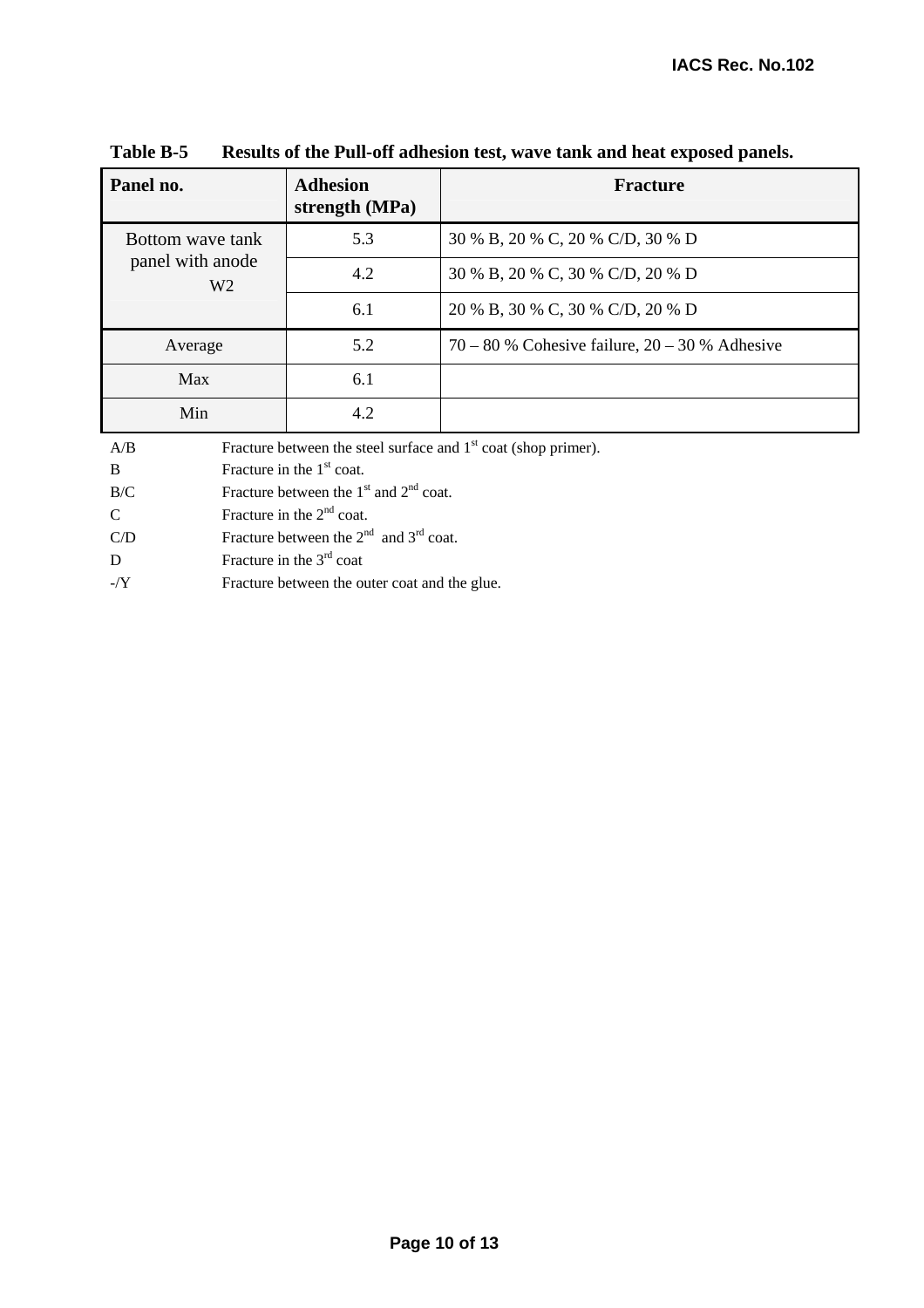| <b>Panel</b> | Cathodic<br>disbondment<br>$(\mathbf{mm})$ | <b>Blisters</b> / rust | <b>Zinc</b> anode<br>weight loss $(g)$ | <b>Current</b><br>demand<br>(mA/m <sup>2</sup> ) |
|--------------|--------------------------------------------|------------------------|----------------------------------------|--------------------------------------------------|
| EX1ZW2       | ר ה                                        |                        | 1.2345                                 | 3.32                                             |

| <b>Results of Cathodic Protection (CP).</b><br>Table B-8 |  |
|----------------------------------------------------------|--|
|----------------------------------------------------------|--|

*Exposure time: 120 days (Total time 180 days. Each cycle consists of 2 weeks seawater immersion and 1 week exposure in air)* 

*Utilisation factor: 0.8* 

*Consumption rate for Zn-anodes:* 11.3 kg/A year

Cathodic protection; disbonding from artificial holiday:

"On completion of the test, thoroughly rinse the panel with tap water, taking care not to damage the coating." (From ISO 15711:2003)

"Assess loss of adhesion at the artificial holiday by using a sharp knife to make two cuts through the coating to the substrates, intersection at the holiday. With the point of the knife, attempt to lift and peel back the coating from around the holiday. Record whether the adhesion of the coating to the substrate has been reduced and the approximate distance, in millimetres, that the coating can be peeled." (From ISO 15711:2003)

Additionally IACS interpretation of IMO PSPC: Repeat the cutting and lifting all around the artificial holiday to find the maximum loss of adhesion. Disbonding from artificial holiday can be either loss of adhesion to the steel substrate or between the shop primer and the epoxy coating and shall be less than 8 mm for epoxy based systems to be acceptable (compability test). Cohesive adhesion failure in the shop primer is not to be included as part of the loss of adhesion.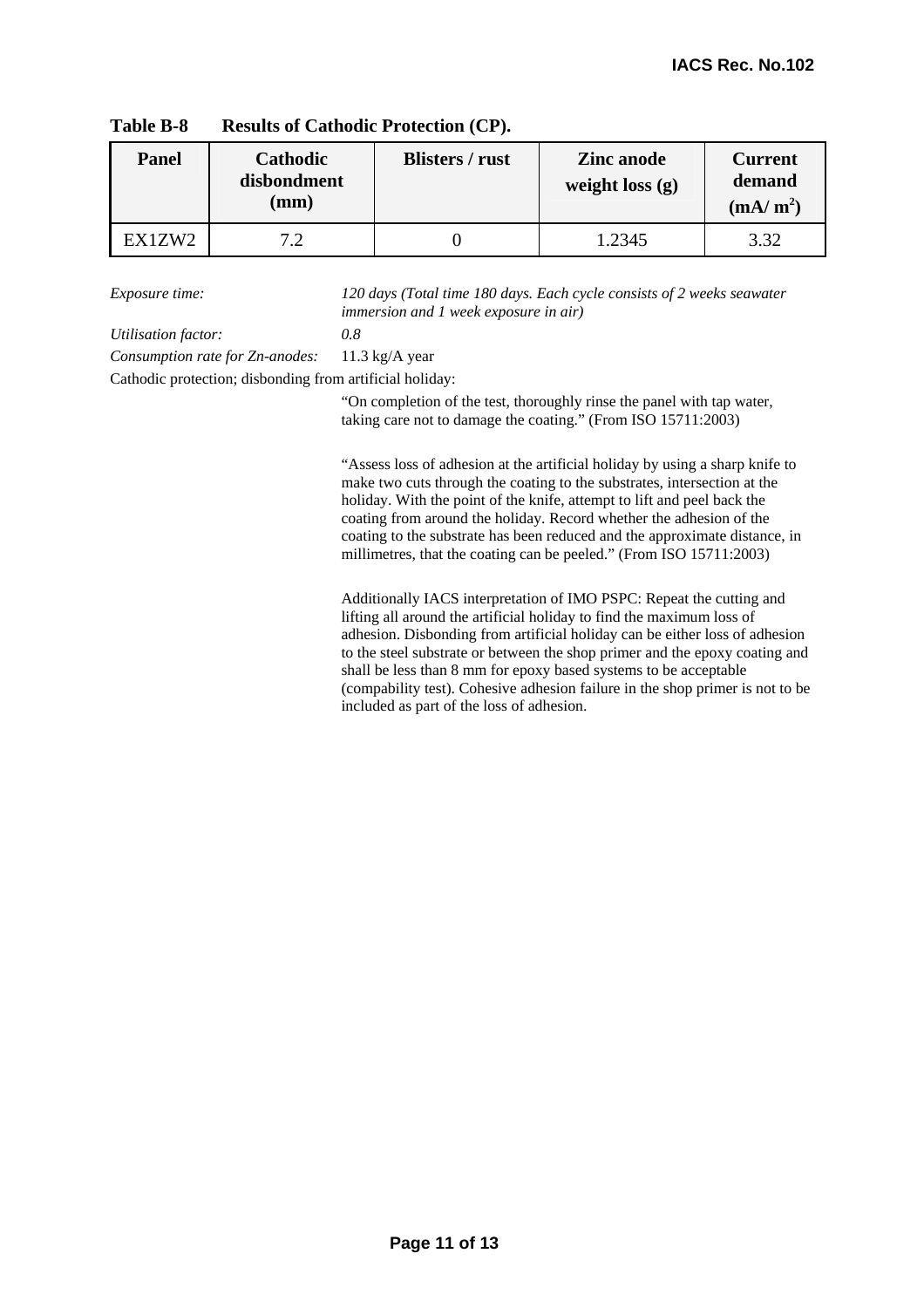#### **11 APPENDIX C – PHOTO DOCUMENTATION**

**(It should be overview picture of the panel and close up picture of the disbonding from artificial holiday)** 



**Figure C-1 Disbonding from artificial holiday, bottom wave tank panel (example picture not connected to example results in this model report).** 



**Figure C-2 Disbonding from artificial holiday, bottom wave tank panel (example picture not connected to example results in this model report).**